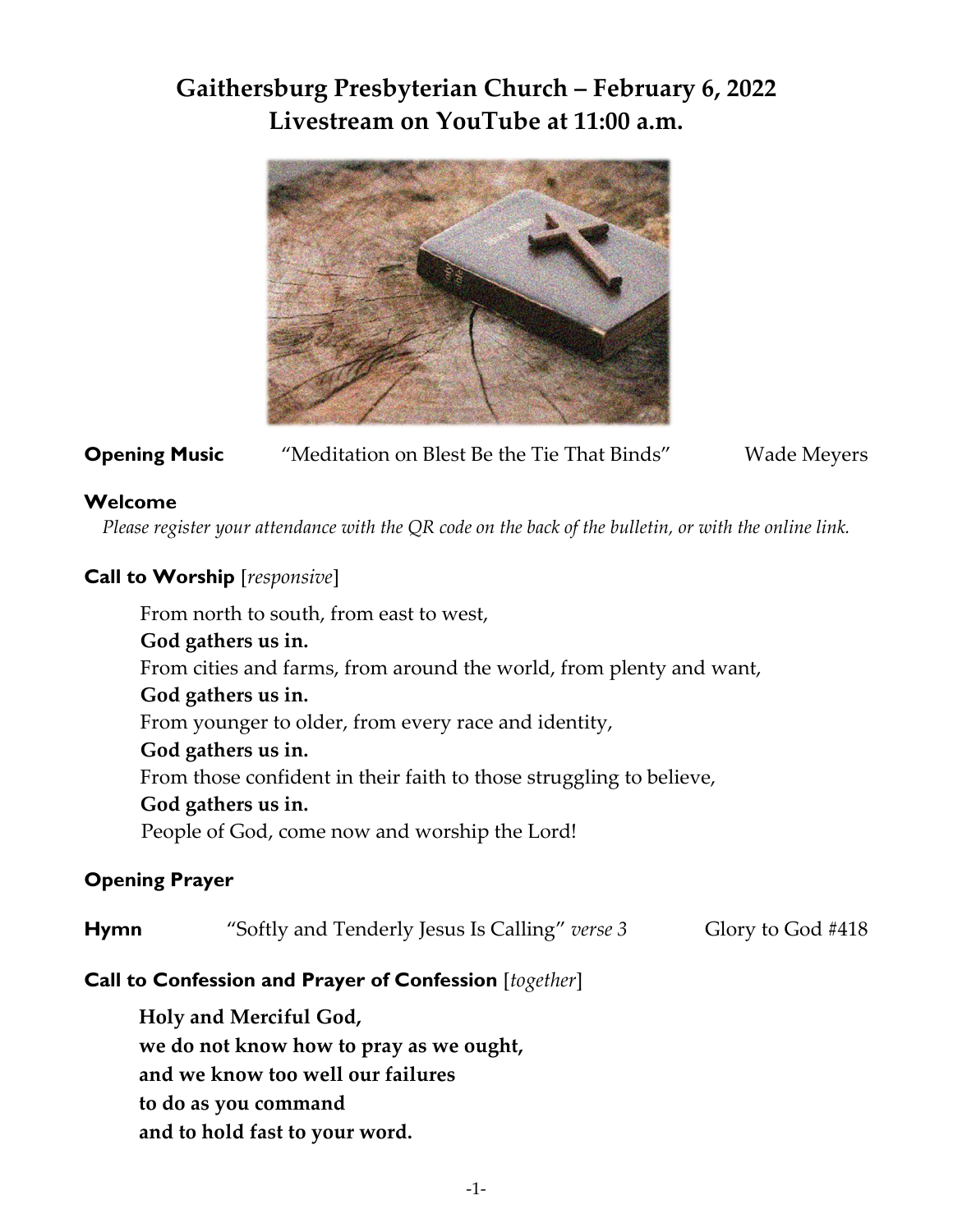**Forgive us the divisions we nurture, guide us to your way, keep us in your care, and lead us into deeper faith. We trust your word that the Spirit of truth will show us all things and grant us courage and peace. Amen.**

[*Silence for Personal Prayer*]

#### **Assurance of Pardon** [*responsive*]

Friends, hear the good news of the Gospel: Christ came in a body that we might be redeemed by his Body. Through the life, death, and resurrection of Jesus, you and I are forgiven. **In Christ we are made new people. Alleluia! Amen!** 

## **We Listen to God's Word**

#### **Children's Message Carolyn Hayes Carolyn Hayes**

#### **Scripture Mark 1:16–20**

<sup>16</sup> As Jesus passed along the Sea of Galilee, he saw Simon and his brother Andrew casting a net into the lake—for they were fishermen. 17And Jesus said to them, 'Follow me and I will make you fish for people.' <sup>18</sup>And immediately they left their nets and followed him. <sup>19</sup>As he went a little farther, he saw James son of Zebedee and his brother John, who were in their boat mending the nets. 20Immediately he called them; and they left their father Zebedee in the boat with the hired men, and followed him.

#### **1 Corinthians 1:10–17**

<sup>10</sup> Now I appeal to you, brothers and sisters, by the name of our Lord Jesus Christ, that all of you should be in agreement and that there should be no divisions among you, but that you should be united in the same mind and the same purpose. 11For it has been reported to me by Chloe's people that there are quarrels among you, my brothers and sisters. 12What I mean is that each of you says, 'I belong to Paul', or 'I belong to Apollos', or 'I belong to Cephas', or 'I belong to Christ.' 13Has Christ been divided? Was Paul crucified for you? Or were you baptized in the name of Paul? 14I thank God that I baptized none of you except Crispus and Gaius, 15so that no one can say that you were baptized in my name. 16(I did baptize also the household of Stephanas; beyond that, I do not know whether I baptized anyone else.) 17For Christ did not send me to baptize but to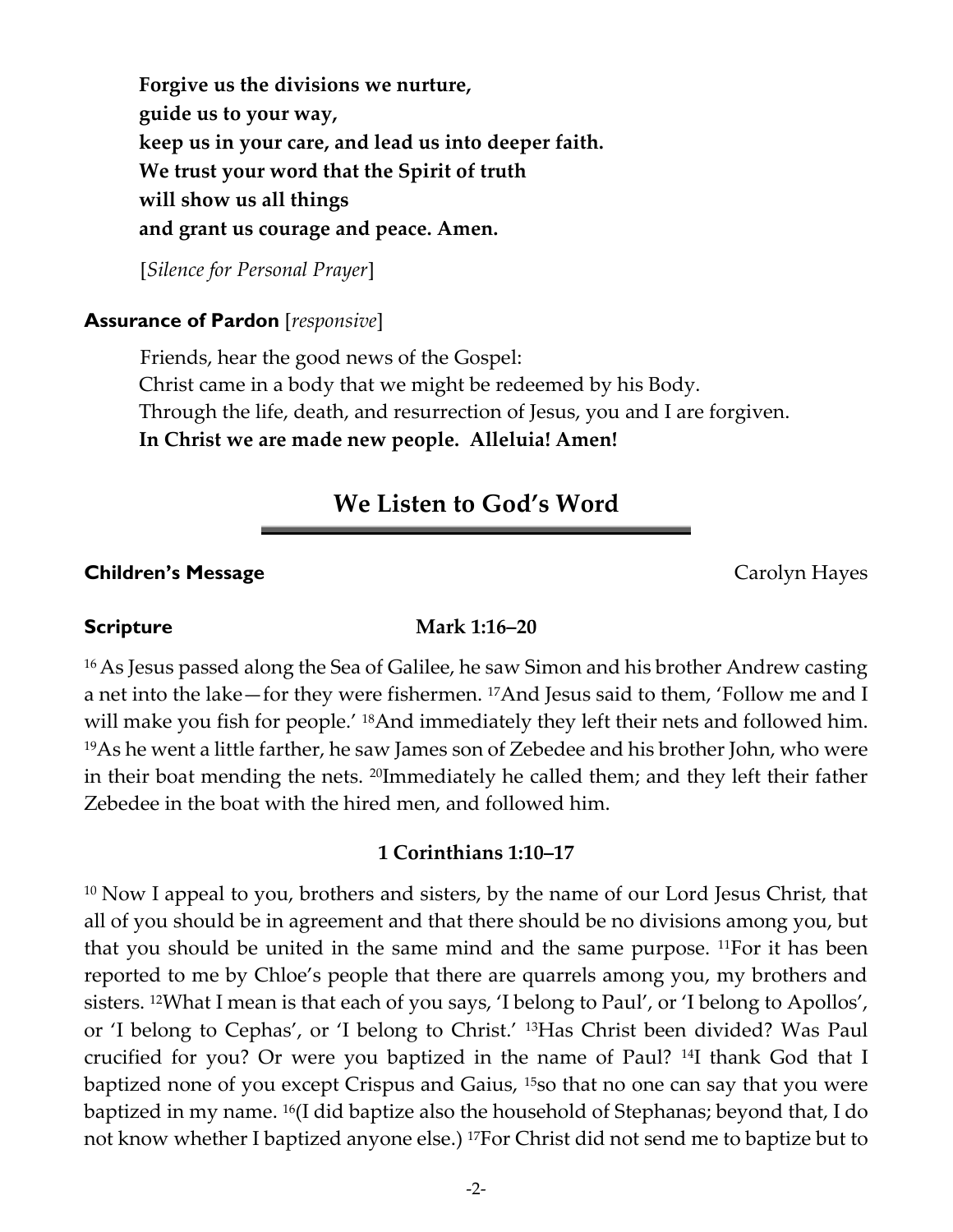proclaim the gospel, and not with eloquent wisdom, so that the cross of Christ might not be emptied of its power.

The Word of God for the people of God. **Thanks be to God.**

**Sermon The Problem With Church is Other People** Rev. Mary Austin

# **We Respond to God's Grace**

### **Invitation to Generosity and Prayer of Thanksgiving**

| Glory to God #321 |
|-------------------|
|                   |

#### **Invitation to the Communion Table and Great Prayer of Thanksgiving**

The Lord be with you. **And also with you.** Lift up your hearts. **We lift them up to the Lord.** Let us give thanks to the Lord our God. **It is right to give our thanks and praise.**

It is truly right, and our greatest joy…

#### **Lord's Prayer** [*together*]

**Our Father, who art in heaven, hallowed be thy name, thy kingdom come, thy will be done, on earth as it is in heaven. Give us this day our daily bread; and forgive us our debts, as we forgive our debtors; and lead us not into temptation, but deliver us from evil. For thine is the kingdom, and the power, and the glory, forever. Amen.**

#### **The Breaking of the Bread**

*For those worshiping at home:*

*Please take the elements you have at home, and eat whatever kind of bread you have, and drink whatever cup you have prepared. The bread is the body of Christ, the bread of heaven, and the cup is the blood of Christ, the cup of salvation. Take and eat. Take and drink.*

> *For those worshiping in the sanctuary: The elements will be served after the closing blessing, for safety. The elements at GPC are always gluten free.*

#### **Prayer after Communion**